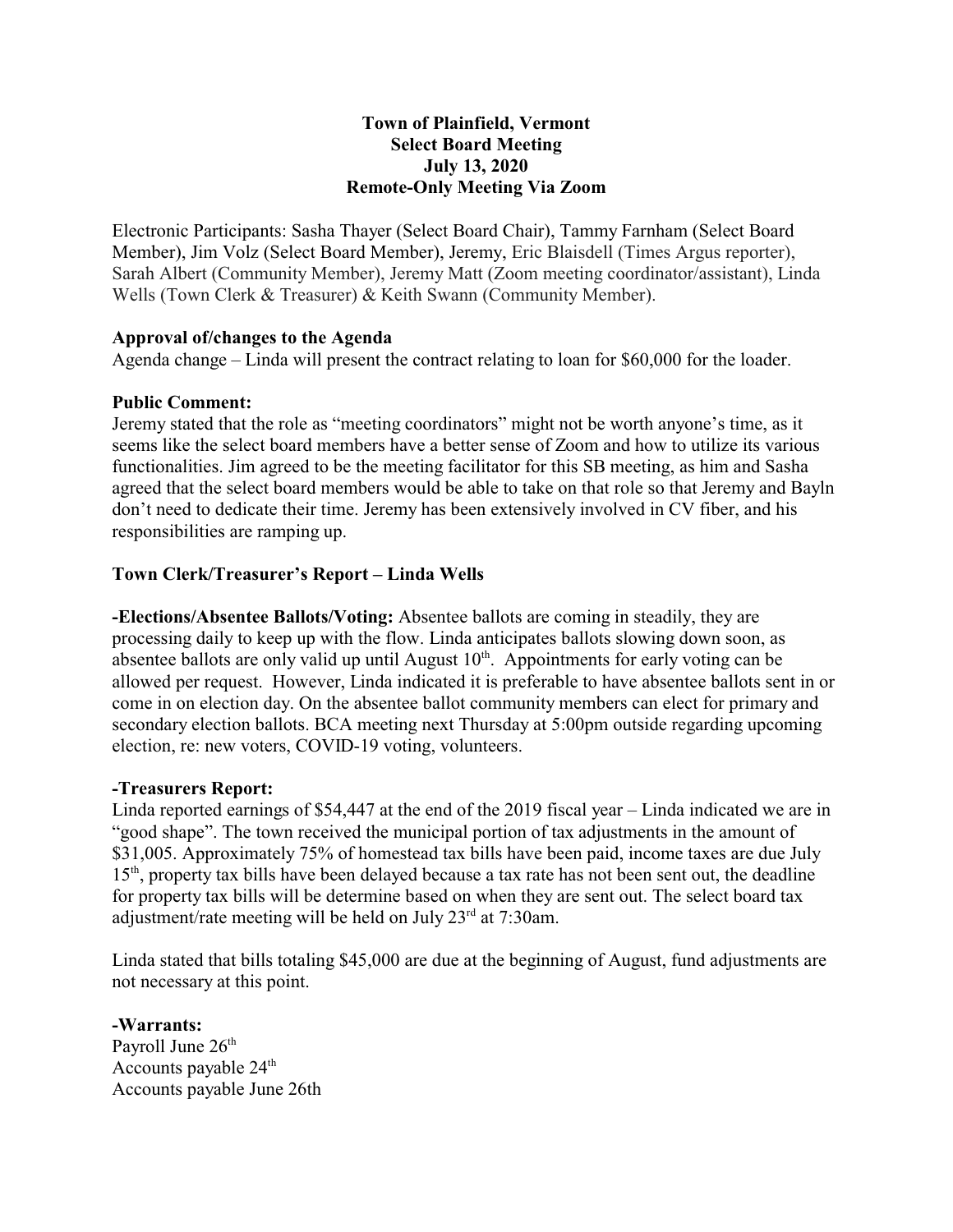Accounts payable June 29<sup>th</sup> Payroll July 3rd Accounts payable July  $10<sup>th</sup>$ 

Tammy moved to approve the above warrants, with a unanimous approval of all Select Board members.

# **-Complaint(s):**

Some community members have called regarding the status of Kathleen Hayes and her role as town constable and animal control officer as she has been unresponsive from various calls. Jim states that if she isn't responsive then she should be effectively done. At this point Kathleen has followed up regarding the dog complaint. It is still important to seek an alternative person to fill Kathleen's role. Sasha indicated that she had sent a job description to Tammy and Jim for review and approval

Jim moved to approve the town constable job description that Sasha circulated, with a unanimous approval of all Select Board members. Sasha said that she would get the job description posted as soon as possible.

Linda reported a second complaint regarding two dead trees in town, the community member stated if the trees fall it could cause significant damage. However, it does not appear that the trees are in town right-of-way. Jim stated that it is not our responsibility, as it is private property, but it seems like we should notify the property owner of the complaint. Jim suggested for Linda to reach out to the property owner via a short letter and let them know that a community member reported a complaint regarding the dead trees on their property.

## **-Highway Equipment Note:**

Loan for \$60,000 for 5-year term at 2.39%, 5 equal annual payments.  $1<sup>st</sup>$  payment is due July 14<sup>th</sup>, 2021 for the Loader. The interest payments will total \$4,302. The approval and signatures are needed from the select board to verify the promissory note, Plainfield tax certificate highway borrowing, highway equipment resolution.

Tammy moved to approve the note that Linda sent regarding the purchase of the loader for \$60,000, with a unanimous approval of all Select Board members.

Tammy moved to approve the highway equipment resolution, with a unanimous approval of all Select Board members.

Jim moved to approve the Plainfield tax certificate highway borrowing, with a unanimous approval of Jim & Sasha.

Linda agreed to coordinate the signing of these documents (physically or electronically).

# **Meeting Minute Approval:**

June 22nd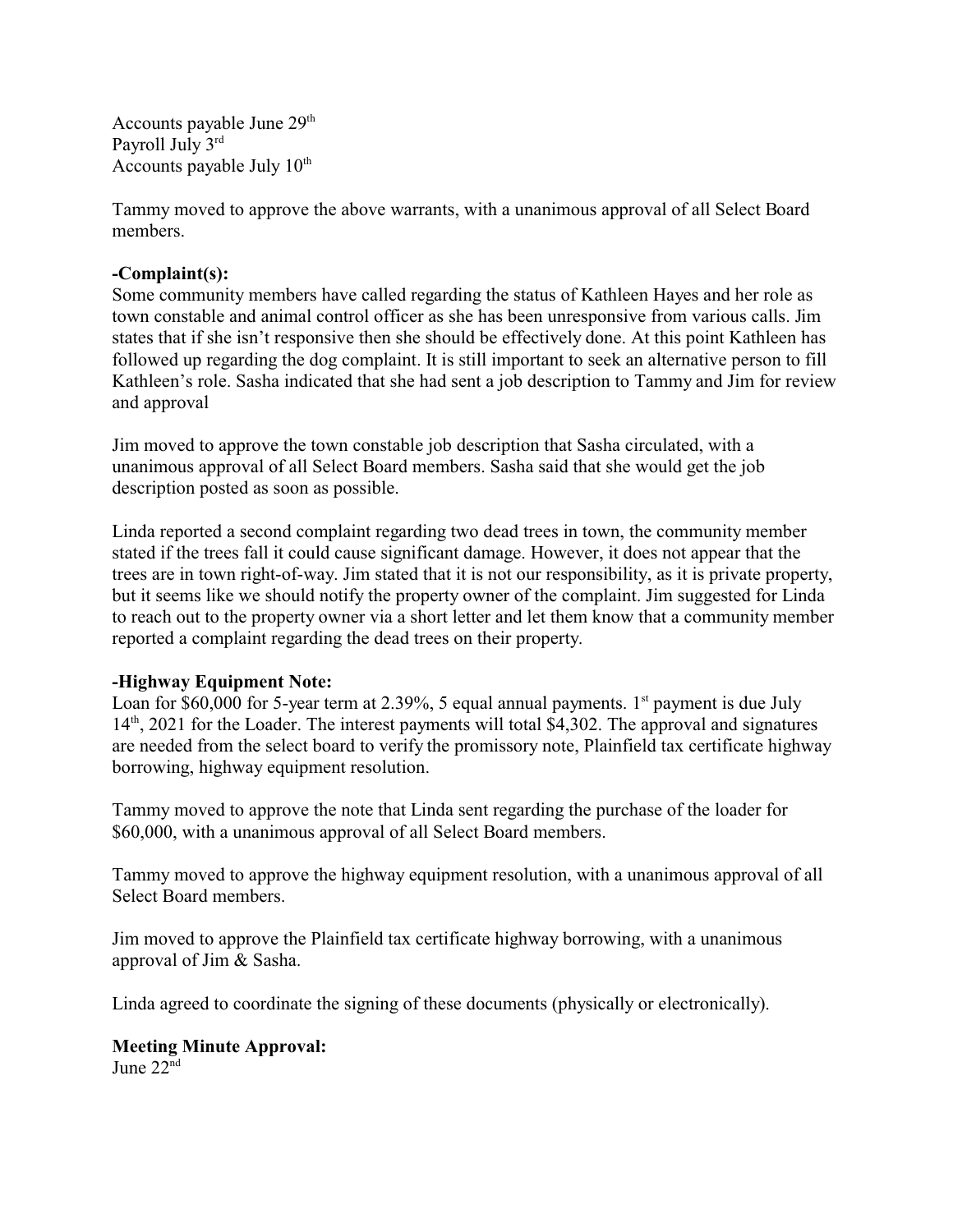Jim moves to approve June  $22<sup>nd</sup>$  minutes, with approval of Sasha & Jim as Tammy temporarily was disconnected from the Zoom meeting.

Sarah Albert requested to raise the issue regarding Gonyeau road (town forest access). Sasha instructed Sarah to follow up with this at a future meeting as this was not previously discussed with Mike. This topic can be added to the agenda for the July  $27<sup>th</sup>$  Select Board Meeting.

# **Town Hall Opera House Lighting Grant Application:**

Grant application is extended to July  $27<sup>th</sup> - it$  would be helpful to have the content for a letter of support instead of an outlined concept. A draft of the letter of support will be up for approval on the 23<sup>rd</sup>, as well as an approval of the grant application. Keith stated that the town is the beneficiary of the grant, as the town is the owner of the building. The grant is for a 50/50 match. Since it's a safety issue,  $\frac{1}{4}$  is hoped to come from the town opera repair fund, and  $\frac{1}{4}$  might be able to be fundraised by the Friends of the Opera House. There are 2-3 lights that need to be replaced, estimated value will be \$9,600 – as such \$2,400 would expected from the town.

## **Intersection Update:**

Tammy met with Erin & Claire Rock (Central Vermont Regional Planning Commission) in reference to putting together content to provide to community members regarding the intersection. There are two options and town input is important to establish what they want. Meeting settings should be varied to ensure participation from a several community members. Each board member would hopefully be willing to commit to a few meetings to divide and conquer. Meetings should be held in a 2-3-week time period with great variety for attendance (various times, various settings: rec-field, town hall, zoom). Sasha and Jim requested for Tammy to put together a proposed schedule (time/dates) and forums, and for each SB member to commit to 1-2 meetings. After feedback is received, a survey can be sent out to each resident to assume their decision – robust or simple design by mid-September. The hope is to start these meetings at the end of August so that a final decision by the SB can be decided at the beginning of October. Sasha volunteered to do COVID-19 screening at the Town Hall for the meeting held there. Meetings shall be done via reservation (email or phone #).

Jim moved to allow Tammy to create a schedule for these intersection meetings to occur, with a unanimous approval of all Select Board members.

Jim moved for Tammy to continue to be the contact for the CVRPC regarding the intersection project, with a unanimous approval of all Select Board members.

## **Update on Painting the Concrete Blocks at the Rec-field:**

Sasha and George Cushing discussed painting each block a different color at the recfield to cover up the graffiti currently displayed on the blocks. Travis Hodgkin's previously agreed to be give the town left over paint. Sasha thinks various colors would be pretty, whereas Tammy urged to paint them all the same. Sasha stated that she wasn't willing to paint them all the same color – she then suggested a rainbow pattern and/or a proposal with Photoshop. Jim agreed with Tammy, 24 different colors would look tacky. Sasha intends to send out some visuals before the next meeting for further discussion.